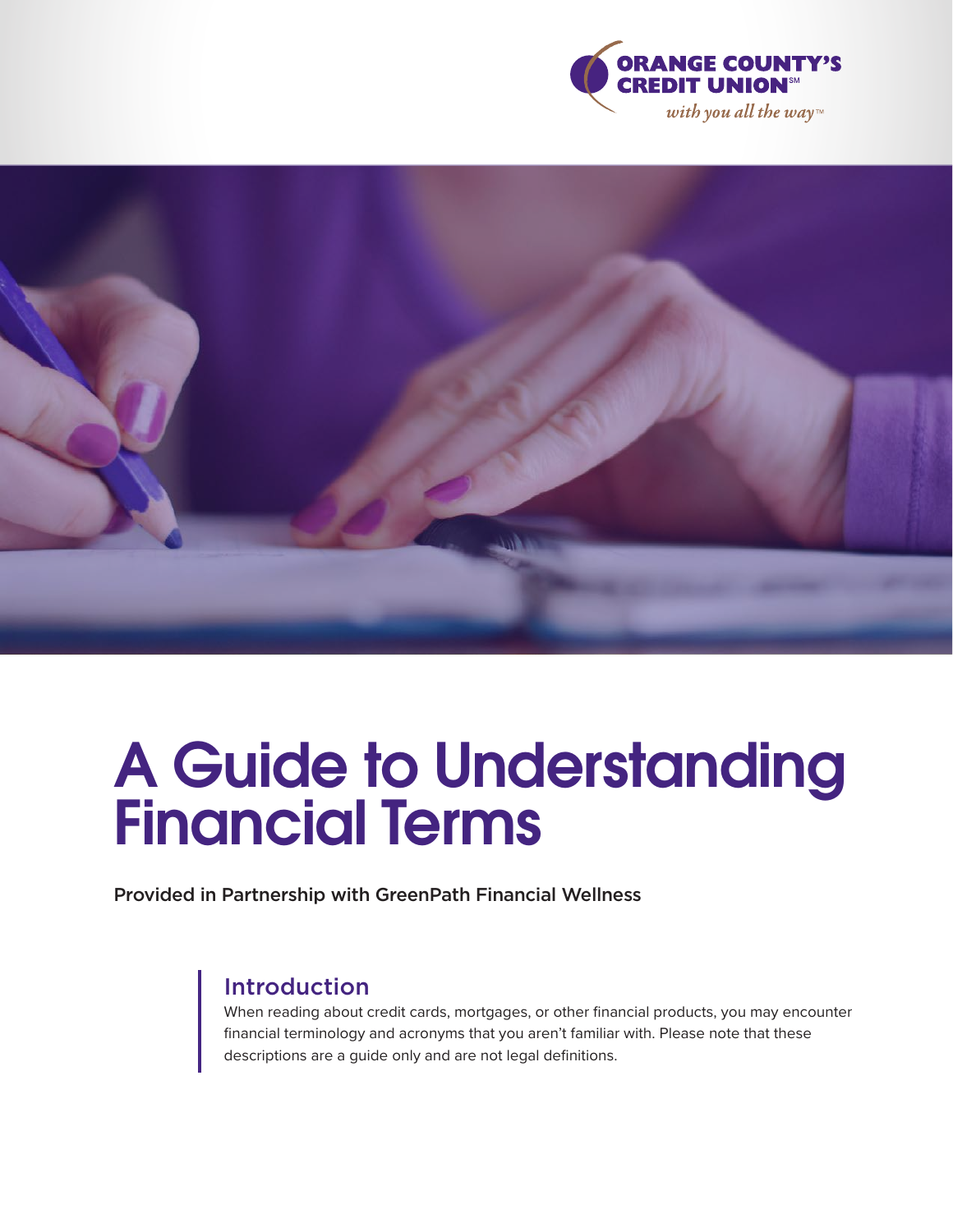

## A

## Adjustable-Rate Mortgage

An adjustable-rate mortgage (ARM) is a mortgage that offers the borrower a fixed interest rate for a set amount of time. After that time expires, the interest rate on the remaining balance varies throughout the life of the loan. Depending on the terms of the mortgage, the interest rate resets each month or year. This type of mortgage is also called a variable rate mortgage.

## Annual Percentage Rate

The annual percentage rate (APR) is the yearly cost of borrowing money. APR includes the interest and fees charged over a one-year period. Many types of debt include an APR such as credit cards, auto loans, mortgages, and personal loans. The APR helps borrowers choose credit card offers, mortgages, loans, etc.

## B

#### Balance

When referring to debt, a balance is the amount of money remaining to be repaid on a loan, credit card, or mortgage. When the term "balance" refers to a checking or savings bank account, the balance is the amount of money present in the account.

## Balance Transfer

A balance transfer refers to moving a balance from one account to another account, which is often an account at another financial institution. It most commonly describes transferring outstanding debt owed on a credit card to an account held at another credit card company.

## Balloon Payment

A balloon payment is the money owed on a loan when the loan term expires (usually after 5-7 years). When the term is over, the borrower must pay a balloon payment for the total amount remaining on the loan, or the borrower can choose to refinance the loan for new terms and rates.

## **Bankruptcy**

When an individual or a company has debt that cannot be repaid, declaring bankruptcy gives the individual or company legal protection from the debts. Bankruptcy is a legal process that can offer relief from some or all debts, depending on the type of bankruptcy.

#### Budget

A budget is a written plan that tracks monthly expenses and income. It is used to help manage finances, keep current with expenses, and save money.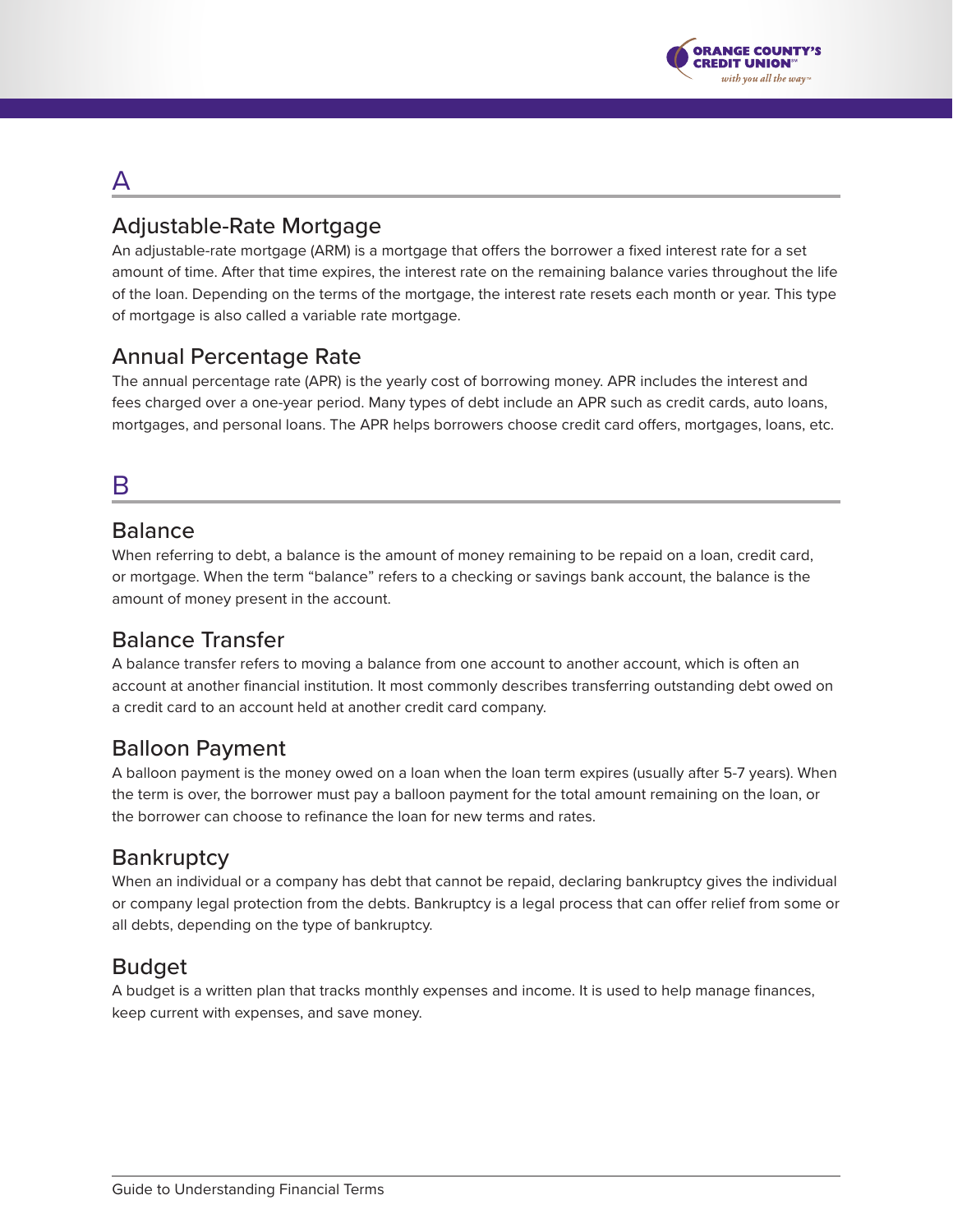

# C

## Card Holder

A card holder is the person who is issued a credit card, along with any authorized users. The primary card holder is responsible for credit card payments. Credit card holders are protected by federal lending laws that protect consumer rights.

## Cash Advance

A cash advance is a loan issued from a creditor. The most common cash advances are issued by a credit card or through a loan taken in advance of a paycheck. These types of cash advance loans charge special interest rates and fees on the amount of the advance. A credit card cash advance is typically the costliest credit card transaction compared to purchases or balance transfers.

## Cash Advance Fee

A cash advance fee is a charge made by the bank or financial institution that the borrower owes after taking a cash advance loan. This fee could be either a one-time, flat fee that is owed at the time of the transaction or a fee charged as an annual percentage of the amount of the cash advance.

## Collateral

Collateral is an asset that a lender accepts as security for a loan. If a borrower defaults on their loan payments, the lender has the right to seize the collateral and sell it to recoup any losses.

## **Collections**

Collections occur when a creditor, or a business, like a utility company, attempts to collect on their own or sells past-due debt to an agency to recover the amount owed. The delinquent debt could be past due credit card debts, utility charges, medical bills, cell phone bills, or other payments that are 30 days or more past due. Creditors and collection agencies attempt to recover past due debts by contacting the borrower via phone and mail. See The Fair Debt Collection Practices Act for laws that protect consumer rights during the collections process.

## Conventional Mortgage or Home Loan

A conventional mortgage or home loan is available through a mortgage lender, bank, or credit union. These loans are often sold to one of the two government sponsored enterprises - Fannie Mae and Freddie Mac. These loans can also be retained by the mortgage lender in their portfolio. If the loan is sold, the lender will disclose to the borrower who the loan was sold to.

## **Credit**

Credit refers to money that is borrowed that the borrower will need to repay.

## Credit Card Charge-Offs

A credit card charge-off occurs when a borrower does not pay the full minimum payment on a debt for several months. At that time, the creditor writes it off as a bad debt. Note that a credit card charge-off doesn't absolve a borrower of responsibility for the debt. Interest is still owed on the balance. Even after a credit card charge-off, the lender could turn over the account to a collections agency.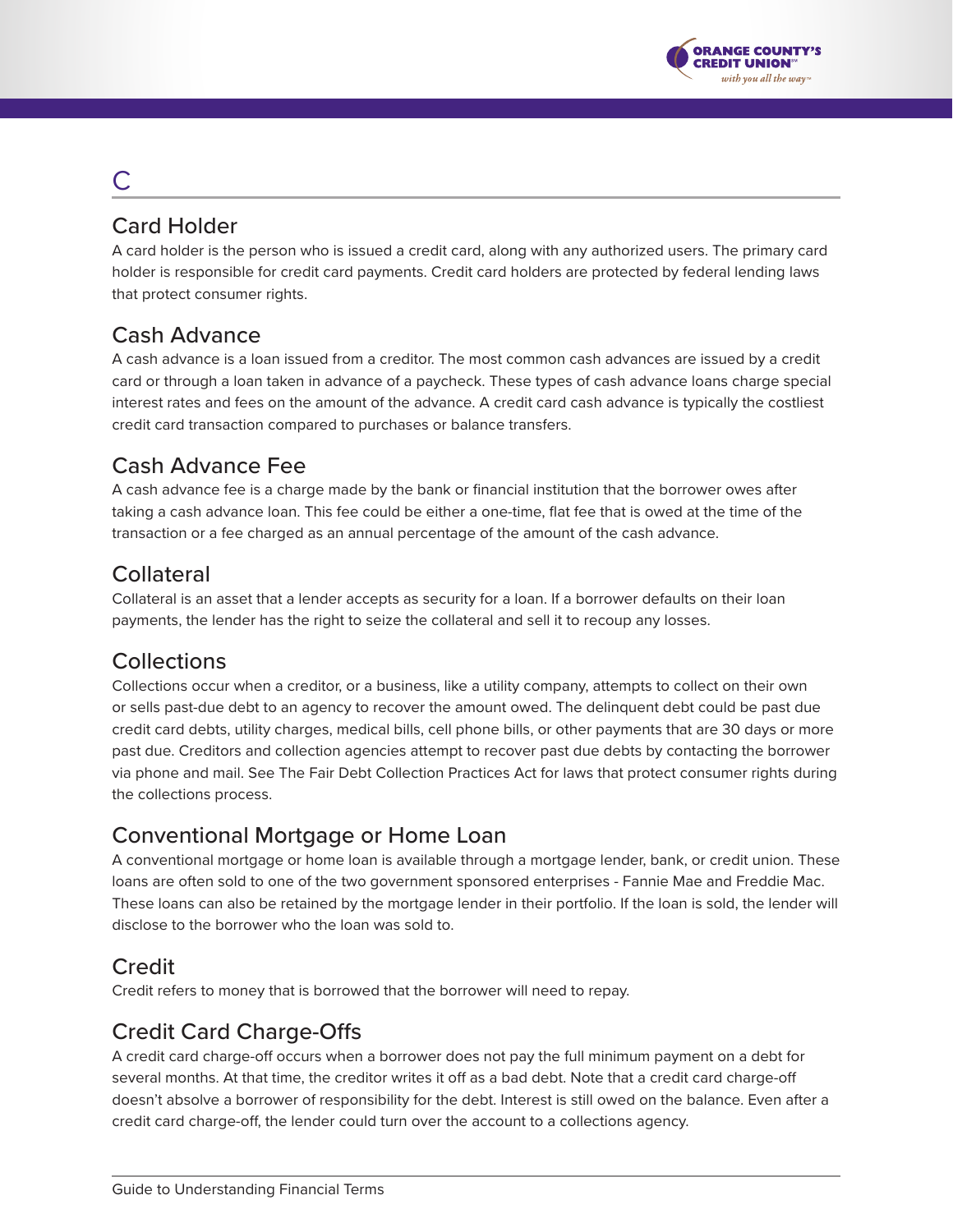

## Credit History

A person's credit history develops as they borrow, repay, and manage their loan payments, expenses, and other transactions. Future loans depend on a solid credit history, because lenders check this information.

## Credit Report

A credit report is a statement that has information about a person's credit history, including loan paying history and the status of credit accounts. Lenders use credit reports to help them decide if they will loan money and what interest rates they will charge.

## Credit Score

A credit score is a number based on a formula using the information in a person's credit report. The result is an accurate forecast of how likely that person is to pay bills or repay loans. Lenders use credit scores to determine what interest rate they will offer on credit cards, mortgages, car loans, and other loans.

## **Creditor**

A creditor is a person or institution that extends credit by lending a borrower money. The borrower agrees to repay the funds under agreed upon terms.

## D

## Debt

Debt is money owed to a lender, such as debt from credit cards, student loans, or a mortgage.

## Debt Consolidation

Debt consolidation means that a person's debts, whether credit card bills or loan payments, are rolled into a new loan with one monthly payment. A debt consolidation loan does not erase debt. Borrowers might pay more by consolidating debt into another type of loan. For this reason, it is important to review the terms of a debt consolidation loan to ensure it meets the objectives desired such as paying a lower interest rate, paying off the debt sooner, or both.

## Debt Counseling

Borrowers receive debt counseling (also called credit counseling) when a trained credit counselor reviews their personal finances, debt, and credit history to make personalized recommendations to help manage financial challenges. In the case of GreenPath, debt counseling is provided by certified financial counselors who take into consideration a person's total financial picture, from outstanding credit card payments to overall financial health.

## Debt Management Plan

A debt management plan is when an organization works with creditors to reduce a borrower's monthly payment and interest rates. People working through a debt management plan typically take 3-5 years to pay off debt. For those who team with a national nonprofit like GreenPath, a debt management plan is delivered by financial counselors certified by the National Foundation for Credit Counseling (NFCC) who receive training in compassion and empathy.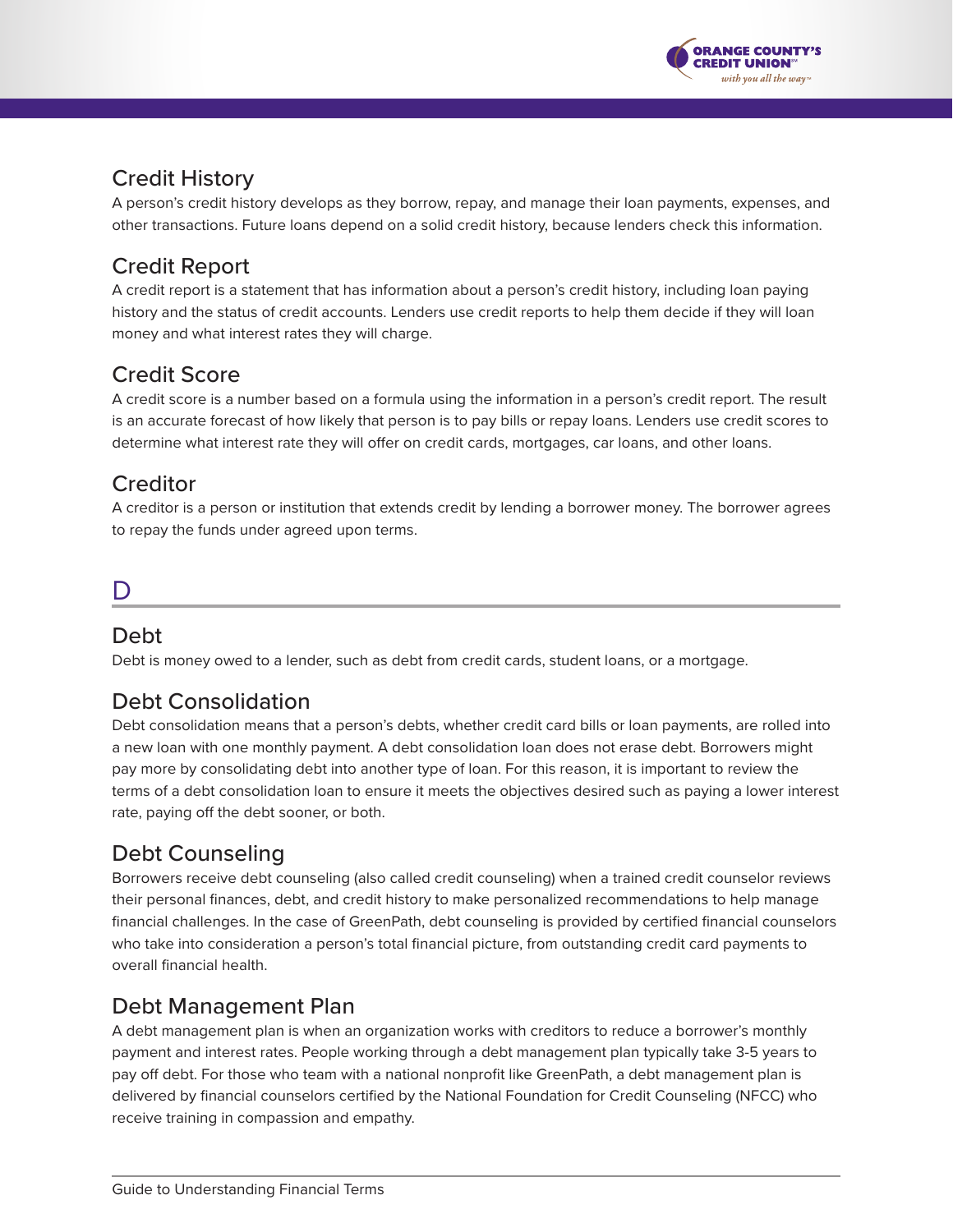

## Debt Settlement

Debt settlement is a process of negotiating with creditors to accept a percentage of the full amount on debt that is charged off or severely delinquent. For-profit debt settlement companies operate to deliver profits to their organization. As part of the for-profit business model, debt settlement employees are often paid on a commission basis, based on the fees they collect from consumers.

## **Default**

A default on a loan occurs when a loan payment is not made by the borrower according to the payment terms of an agreement.

## Deferment

A loan deferment is when a lender agrees that a borrower can pause making monthly loan payments for a set amount of time. Loans that are deferred are not forgiven. The borrower still owes the money and must repay the debt. Deferments are often available with student loans to provide the borrower with a set amount of time before making any payments.

## **Delinquent**

When a borrower is late or overdue on making a payment, such as on payments to credit cards, a mortgage, an automobile loan, or other debt, it is called delinquent. People who are delinquent, or late, with making payments may be charged a late fee.

## F

## Fair Debt Collection Practices Act

The Fair Debt Collection Practices Act is a set of laws that protect consumer rights during the debt collection process.

## Fannie Mae

Fannie Mae, the informal name of the Federal National Mortgage Association, is a U.S. governmentsponsored enterprise that buys mortgages from lenders, bundles them into investments and sells them on the secondary mortgage market. Fannie Mae purchases home mortgage loans from lenders such as mortgage lenders, banks, and credit unions.

## Finance Charge

A finance charge is the cost of borrowing money. The cost to a borrower includes interest and other fees. Lenders typically set finance charges as a percentage of the amount borrowed. Some lenders might set a flat fee finance charge.

#### Fixed Rate

A fixed rate is an interest rate that stays the same for the life of a loan, or for a portion of the loan term, depending on the loan agreement.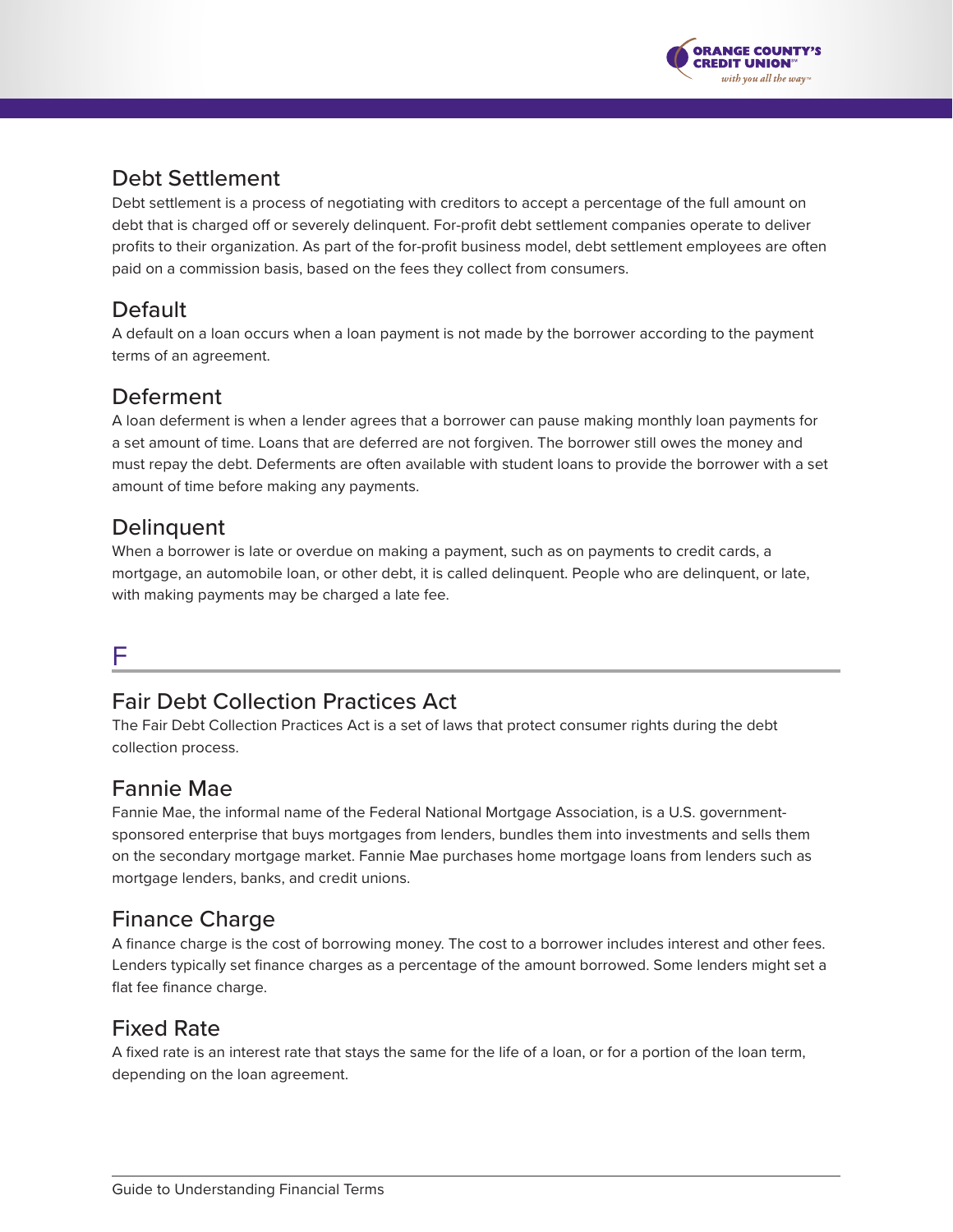

#### Forbearance

Forbearance is a process when a lender agrees to a lower payment or no payment for a temporary period of time. Forbearance is not loan forgiveness. After that time expires, the borrower may face higher payments, accrued interest, or an extended loan term.

#### Foreclosure

Foreclosure is a legal proceeding that happens when a borrower does not make payments on a secured debt. The lender may start legal foreclosure proceedings to seize the property associated with the debt. As an example, default on a mortgage could result in foreclosure and auction of the property.

## Freddie Mac

Freddie Mac, the informal name of the Federal Home Loan Mortgage Corporation, is a U.S. governmentsponsored enterprise that buys mortgages, combines them with other forms of loans, and sells the debt on the secondary mortgage market. Freddie Mac purchases home mortgage loans from lenders such as mortgage lenders, banks, and credit unions.

## G

## Grace Period

A grace period is a set period of time in which borrowers do not have to pay finance charges or interest if they pay balances in full. Revolving credit card lending provides a borrower with a grace period.

## I

#### Interest

Interest refers to the cost of borrowing funds, paid to the lender by the borrower. Interest also means the profit that accrues to those who deposit funds in a savings account or investment.

#### Interest Rate

An interest rate is the fee lenders charge a borrower, calculated as a percentage of the loan amount. The percentage charged when borrowing money is known as the interest rate.

## L

#### Loan Forgiveness

Loan forgiveness means a borrower is no longer obligated to make loan payments. With student debt loan forgiveness, the borrower must meet certain criteria such as actively serving in the military, performing volunteer work, teach or practice medicine in certain types of communities, or must meet other criteria specified by the forgiveness program.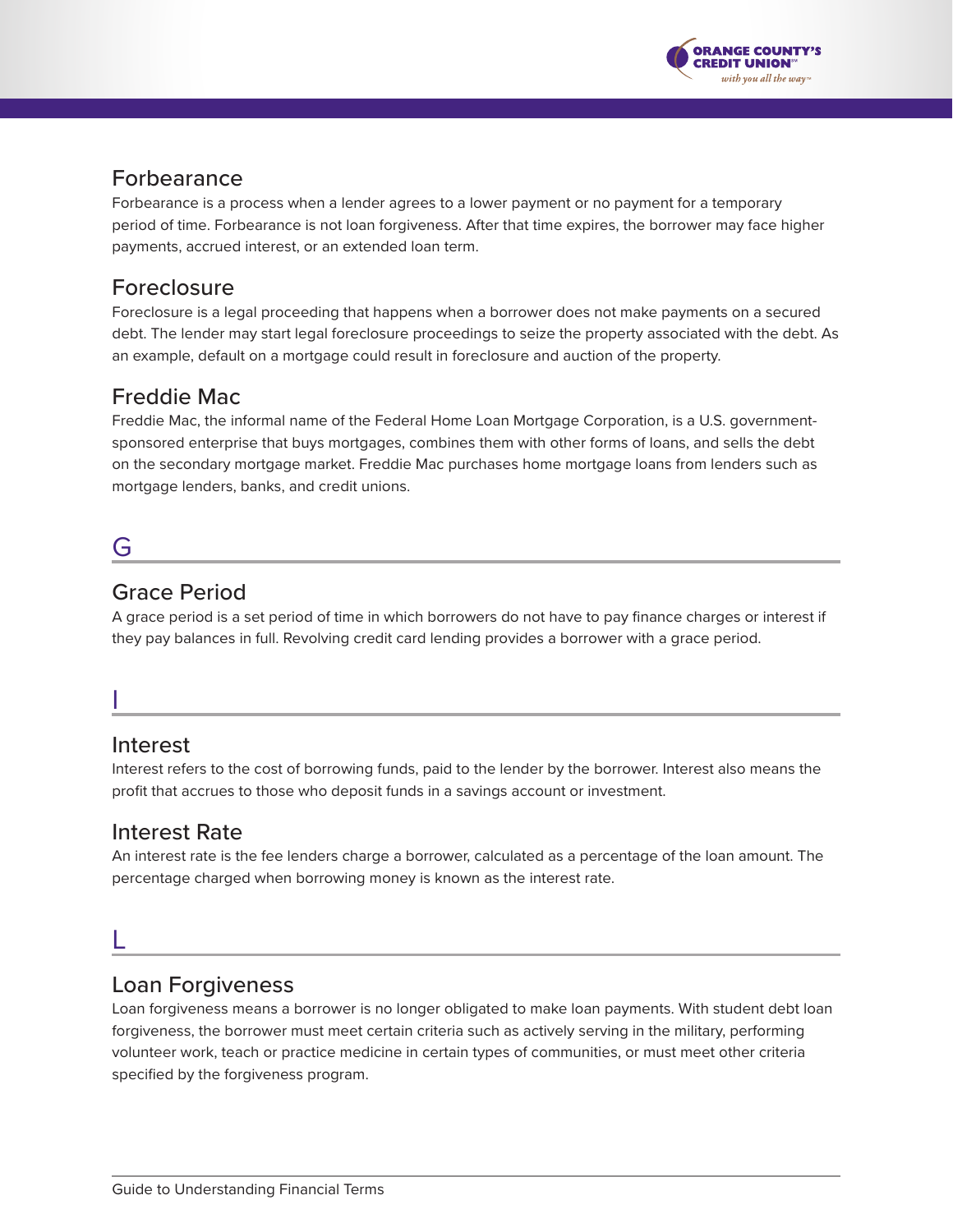

#### Loan Modification

Loan modification is when a lender makes a change to the loan terms. The modifications could include changing the interest rate, type of mortgage, or extending the time to pay the mortgage balance. Modifications require acknowledgment and signature by the borrowers of the new loan documents as the loan terms are changed.

#### Loss Mitigation

Loss mitigation is the process when mortgage servicers work with borrowers to avoid foreclosure, via payment plans, loan modifications, short sales, deeds in lieu, etc.

## M

#### Minimum Payment

The minimum payment is a payment made on a loan or credit card that is specified by the lender as the smallest payment amount due. Borrowers can pay more than the minimum payment.

#### **Mortgage**

A mortgage is a type of loan that's used to finance real property. Mortgages are "secured" loans. With a secured loan, the borrower promises collateral to the lender in the event that they stop making payments. In the case of a mortgage, the collateral is the home (or real property). If the borrower stops making payments on a mortgage, the lender can take possession of the collateral/home, in a process known as foreclosure.

#### P

#### Past Due

Past due is when a payment has not been made by its due date. Borrowers who are past due will usually face penalties and are subject to late fees.

#### Private Mortgage Insurance

Private mortgage insurance, also called PMI, is a type of mortgage insurance the lender may require for a conventional loan. PMI protects the lender, not the borrower, if the borrower stops making payments on a mortgage. PMI is usually required when the borrower makes a down payment of less than 20 percent of the home's purchase price. In the case of refinancing with a conventional loan and the home's equity is less than 20 percent of the value of the home, PMI is also usually required.

#### R

#### Reinstatement

Reinstatement refers to a lump sum payment that makes an account current when the borrower pays everything that is owed. This payment would include any missed payments and fees.